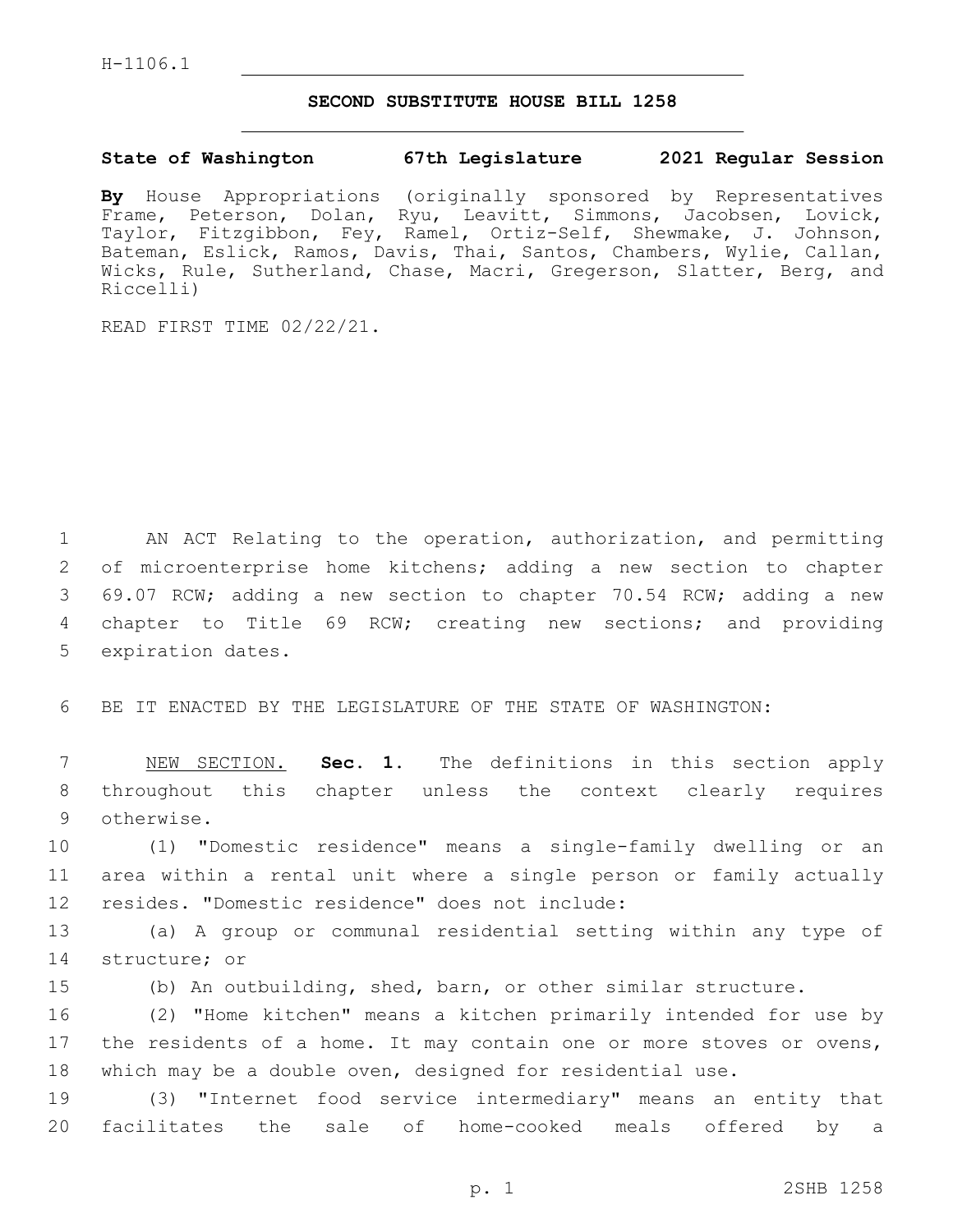microenterprise home kitchen operation through the entity's digital 2 network.

 (4)(a) "Microenterprise home kitchen operation" means a food facility that is operated by a person in the person's primary domestic residence where food is stored, handled, and prepared for consumers.6

 (b) "Microenterprise home kitchen operation" does not include a 8 cottage food operation.

 (5) "Permitted area" means the portion of a domestic residence housing a home kitchen where the preparation, packaging, storage, or 11 handling of cottage food products occurs.

 (6) "Potentially hazardous food" means foods requiring temperature control for safety because they are capable of supporting the rapid growth of pathogenic or toxigenic microorganisms, or the growth and toxin production of clostridium botulinum.

 (7) "Regulatory authority" means the local, state, or federal enforcement body or authorized representative having jurisdiction over the food establishment. The local health jurisdiction, acting through the local health officer, is the regulatory authority for the activity of a food establishment, except as otherwise provided by 21 law.

(8) "State board" means the state board of health.

 (9) "Third-party delivery service" means an outsourced entity that provides delivery logistics of purchased meals from vendor to 25 consumer.

 NEW SECTION. **Sec. 2.** (1) The state department of health shall develop and begin a pilot program to allow for microenterprise home kitchen operations.

 (a) Starting July 1, 2022, local health jurisdictions are authorized to permit up to 100 microenterprise home kitchen operations during the first year of the program as follows:

 (i) A county with a population over 2,000,000 may issue up to 30 33 permits;

 (ii) A county with a population between 490,000 and 2,000,000 may 35 issue up to 20 permits; and

 (iii) A county with a population less than 490,000 may issue up 37 to 10 permits.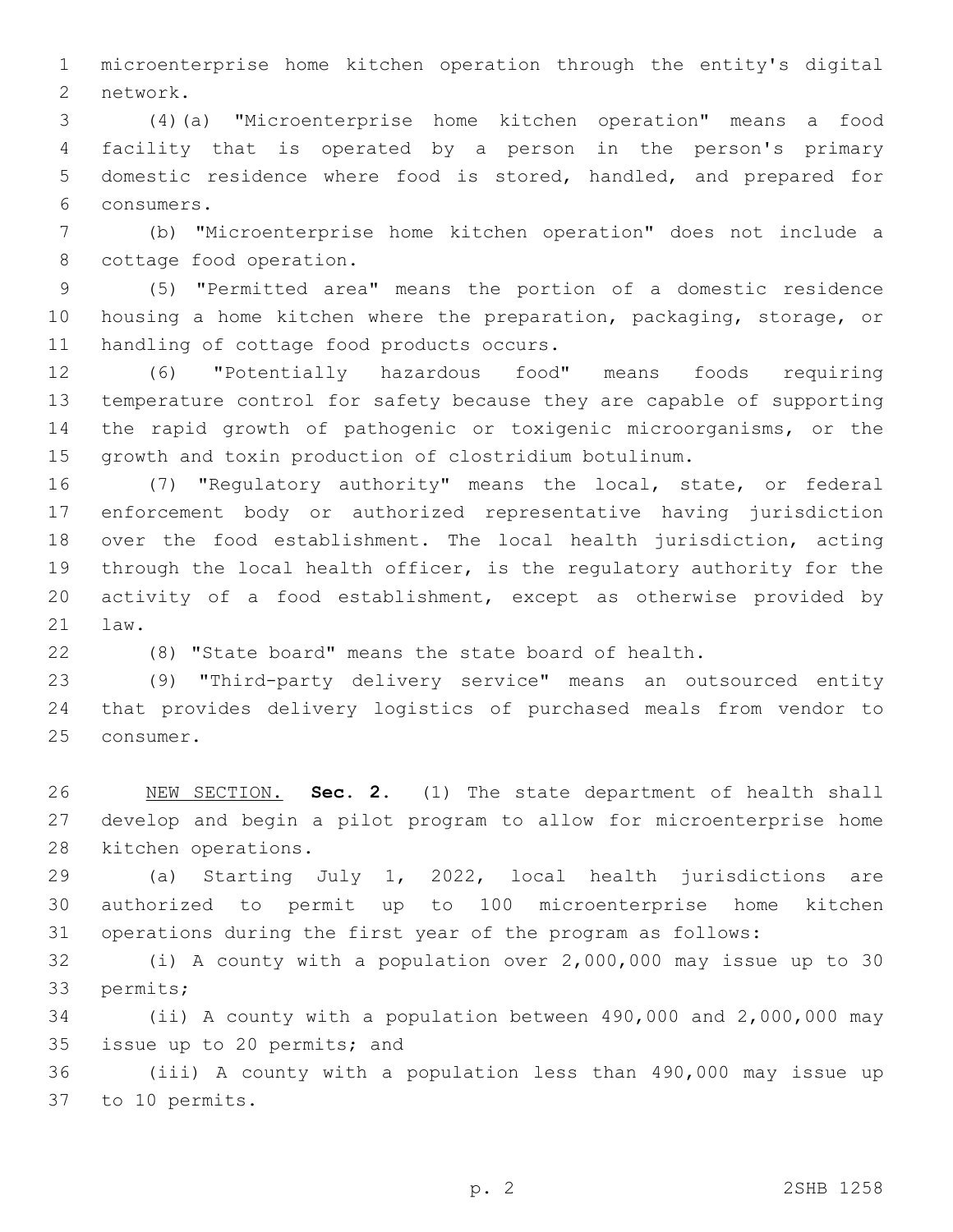(b) Local health jurisdictions are authorized to permit up to 200 additional home kitchen operations during the second year of the 3 program as follows:

 (i) A county with a population over 2,000,000 may issue up to 60 5 permits;

 (ii) A county with a population between 490,000 and 2,000,000 may 7 issue up to 40 permits; and

 (iii) A county with a population less than 490,000 may issue up 9 to 20 permits.

 (2) Local health jurisdictions are authorized to permit up to 200 additional microenterprise home kitchen operations each year 12 thereafter.

 (3) The state board shall adopt rules for the authorization, operation, and regulation of microenterprise home kitchen operations 15 by July 1, 2024.

 (4) Microenterprise home kitchen operations may engage in one or more of the following activities, subject to rules adopted pursuant 18 to this section:

 (a) The direct sale to consumers of food products to be consumed at a location other than the premises of the microenterprise home kitchen operation, whether delivered directly to the consumer by the 22 microenterprise home kitchen operation or by an intermediary; and

 (b) Catering activities in which a specific menu and amount of food is prepared on the premises of the microenterprise home kitchen operation for service to a customer at a different location.

 (5) Rules adopted pursuant to this section must provide that microenterprise home kitchen operations are subject to the following 28 restrictions:

 (a) Food preparation may not involve processes that require a hazard analysis critical control point plan from the department of health, the production, service, or sale of raw milk or raw milk products, as identified in RCW 15.36.012, curing of meats, or the service or sale of raw oysters or other shellfish;

 (b) The operation may sell no more than 20 individual meals or meal equivalent portions per day and no more than 100 individual 36 meals or meal equivalent portions per week;

(c) The operation may not engage in indirect sales to consumers;

 (d) Food products prepared in a microenterprise home kitchen operation may not be delivered outside of the state by the operator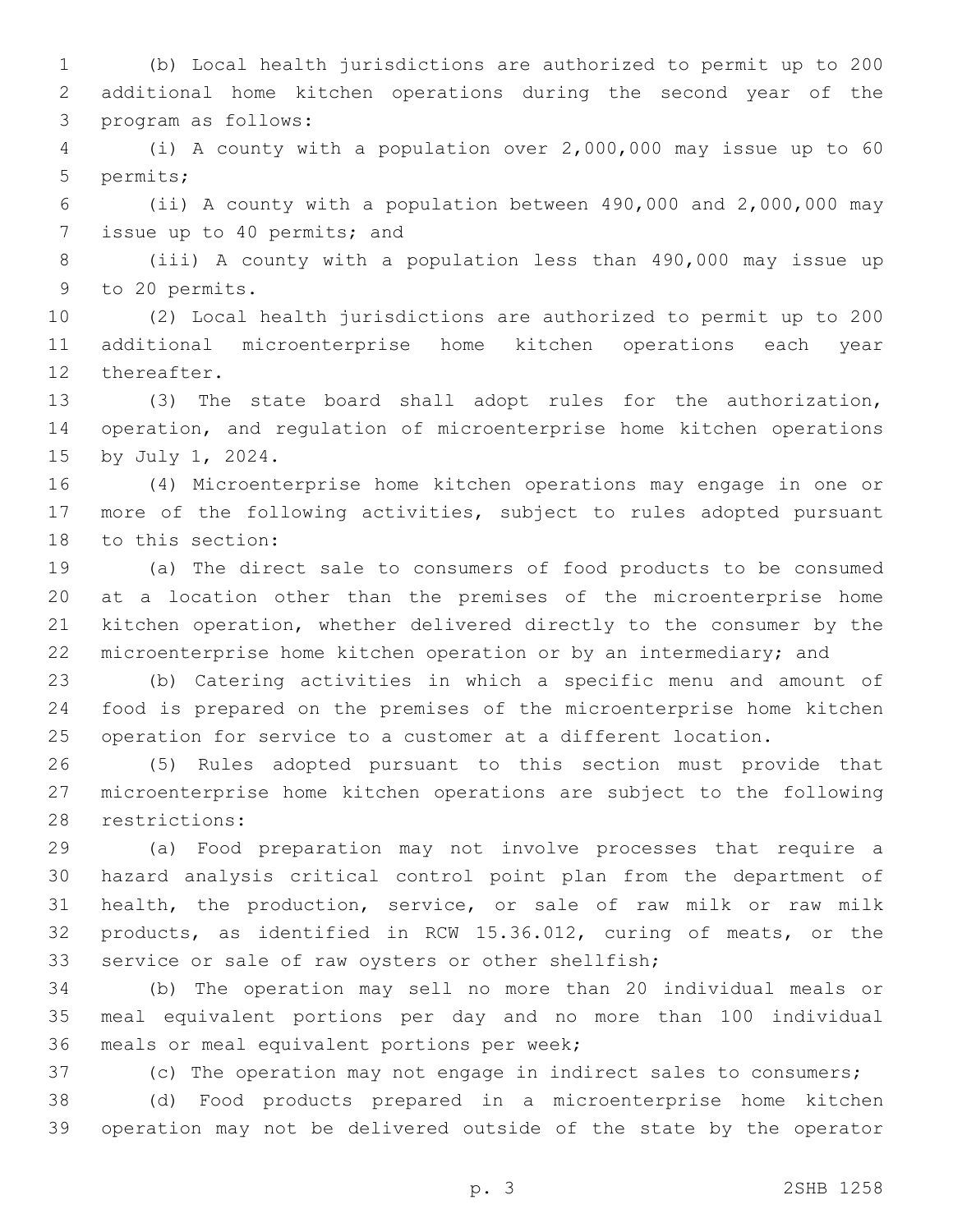of the microenterprise home kitchen operation unless allowed in the 2 state of delivery;

 (e) Food produced in a microenterprise home kitchen operation may not be delivered by a third-party delivery service;

 (f) An internet food service intermediary must conspicuously post any fees associated with their digital network in high school equivalent English, offer or provide liability insurance, and notify microenterprise home kitchen operations in writing 30 days in advance of any fee change exceeding a two percent increase;

 (g) The microenterprise home kitchen operation must be covered by a liability insurance policy, in an amount not less than \$500,000, that would cover any incidents arising from the sale or consumption of food, including protection for consumers for injuries arising from 14 a foodborne illness;

 (h) The microenterprise home kitchen operation must post any inspection scores, grades, or other evaluation records required by the local health jurisdiction at the entry of the operation during business hours and on any internet page or internet food service intermediary that is offering the operation's food for sale;

 (i) Food produced in a microenterprise home kitchen operation may 21 not be held hot for more than two hours before pickup or delivery; and

 (j) Food produced in a microenterprise home kitchen operation may 24 not be held overnight.

 (6) Rules adopted pursuant to this section may include, but are 26 not limited to, the following requirements:

(a) The restrictions provided in subsection (5) of this section;

 (b) The application for and renewal of permits as provided in 29 section 4 of this act;

(c) Inspections as provided in section 4 of this act;

- 31 (d) Sanitary procedures;
- 

(e) Facility, equipment, and utensil requirements;

(f) Labeling specificity beyond the requirements of this section;

 (g) Requirements for clean water sources and waste and wastewater 35 disposal; and

(h) Requirements for washing and other hygienic practices.

 (7) Microenterprise home kitchen operations must follow the requirements of the current food service code in chapter 246-215 WAC, unless otherwise exempted. Rules adopted pursuant to this section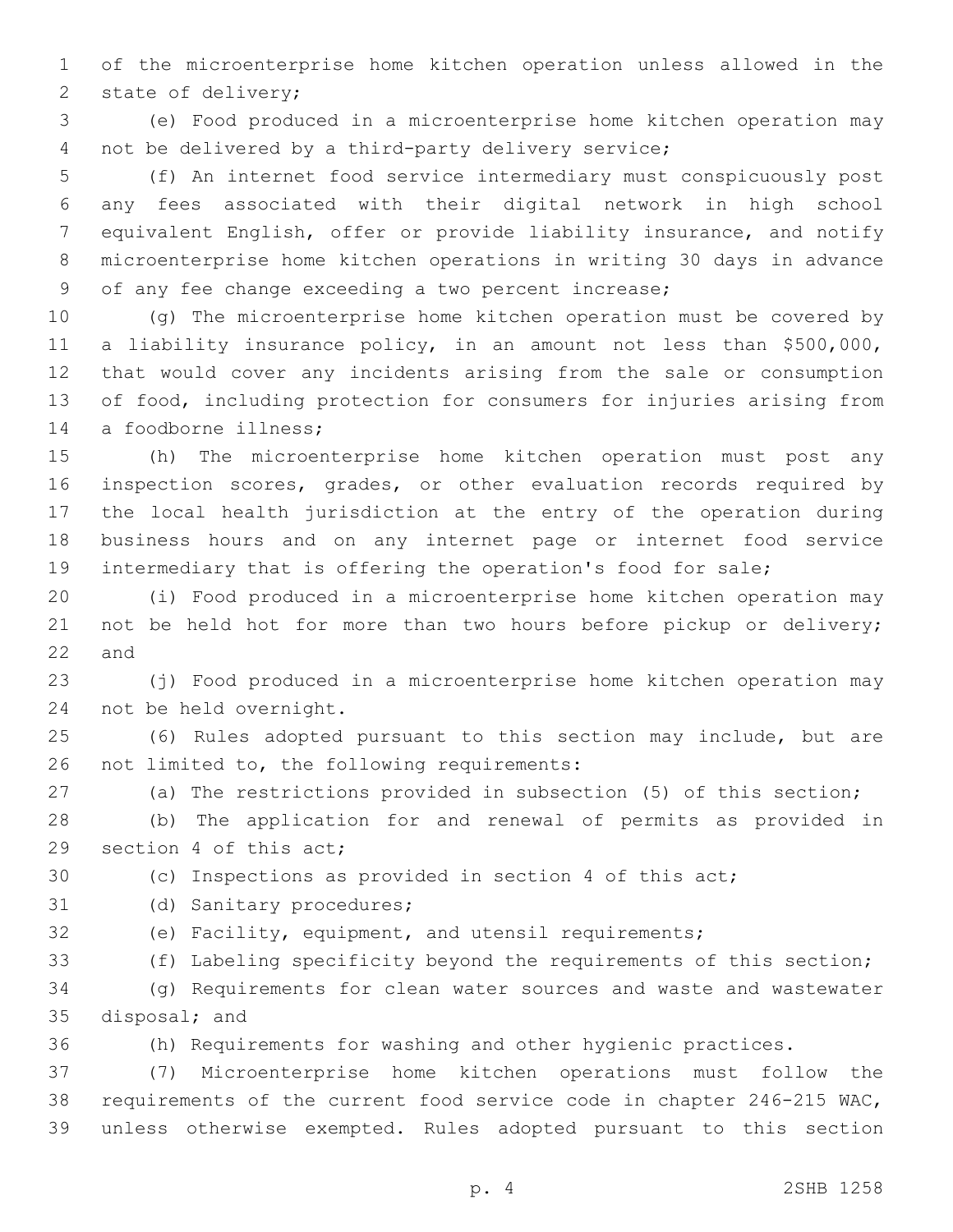must exempt microenterprise home kitchen operations from the following provisions of the food service code, chapter 246-215 WAC:

 (a) Handwashing facilities requirements, provided that a sink with one or two large tubs placed next to it is used for washing, rinsing, and sanitizing; and warm water, soap, and disposable paper towels are available and used in the identified primary toilet room and microenterprise home kitchen operation area by all persons working in the microenterprise home kitchen operation;

 (b) Prohibitions on the presence of persons unnecessary to the microenterprise home kitchen operation in the food preparation, food 11 storage, or warewashing areas;

 (c) Requirements relating to posting of "no smoking or vaping" 13 signs;

 (d) Limitations on employee consumption of food, drink, marijuana 15 or vapor products, or tobacco outside of designated areas when not 16 preparing food for sale;

 (e) Display guard, cover, and container requirements. However, when food is left out uncovered on a kitchen counter or table due to processing steps, such as cooling, active controls are in place to prevent inadvertent contamination by children or pets. Active controls may include presence of the permittee or an employee or use 22 of child or pet barriers;

(f) Limitations on outdoor display and sale of foods;

(g) Requirements to provide clean drinking cups and tableware;

 (h) Requirements pertaining to the characteristics and certification of utensils and equipment, provided that the utensils and equipment are designed to retain their characteristic qualities 28 under normal use conditions;

 (i) Requirements pertaining to the characteristics, construction, and multiuse of food-contact and nonfood-contact surfaces, provided that food-contact surfaces are smooth, easily cleanable, and in good 32 repair;

 (j) Requirements pertaining to the characteristics, construction, 34 and disassembly of clean in place equipment;

 (k) Limitations on the use of wood as a food-contact surface and 36 in connection with other equipment;

 (l) Any requirement relating to ventilation, provided that gases, odors, steam, heat, grease, vapors, and smoke are able to escape from the kitchen, unless a serious risk of fire exists;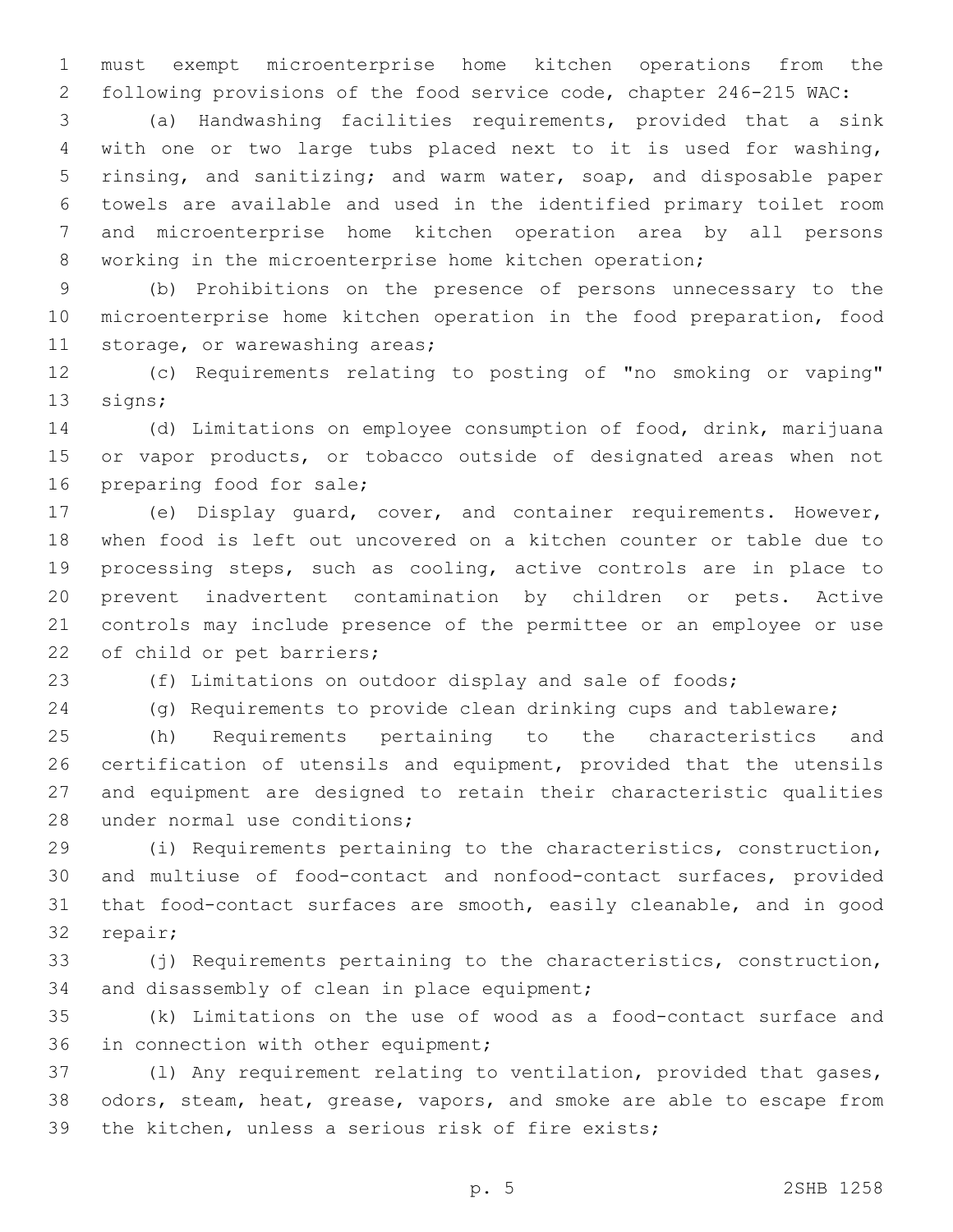(m) Requirements that cold or hot holding equipment used for potentially hazardous food be equipped with integral or permanently affixed temperature measuring devices or product mimicking sensors;

 (n) Requirements pertaining to the installation of fixed, floor-5 mounted, and table-mounted equipment;

 (o) Dedicated laundry facility requirements, provided that linens used in connection with the microenterprise home kitchen operation 8 must be laundered separately from the household and other laundry;

 (p) Requirements pertaining to water, plumbing, drainage, and waste, provided that microenterprise home kitchen operations that have a private water supply have the supply tested at least 60 days prior to permitting and at least annually thereafter and demonstrate through a written record of testing that the water supply is potable and provided that microenterprise home kitchen operations that have a private on-site sewage system have had the system inspected within 16 one year prior to permitting;

 (q) Any requirement that a microenterprise home kitchen operation have more than one toilet facility or that access to the toilet facility not require passage through the food preparation, food 20 storage, or utensil washing areas;

 (r) Light intensity, light source, and lightbulb requirements, provided that food preparation areas are well-lighted by natural or 23 artificial light whenever food is being prepared;

 (s) Requirements to provide and use lockers, storage facilities, and designated dressing areas, and that microenterprise home kitchen operation premises be free of litter and items that are unnecessary to the operation, provided that personal effects and clothing not ordinarily found in a microenterprise home kitchen operation are placed or stored away from food preparation areas and dressing takes 30 place outside of the kitchen;

 (t) Limitations on the presence and handling of animals, such as domestic, service, or patrol animals, provided that a pet control plan that precludes pet entry or access to all areas of the microenterprise home kitchen operation during food cooking or 35 preparation is in place;

 (u) Requirements pertaining to floor, wall, and ceiling surfaces, provided that the floor, wall, and ceiling surfaces of the kitchen, storage, and toilet areas are smooth, of durable construction, and easily cleanable with no limitations on the use of wood, tile, and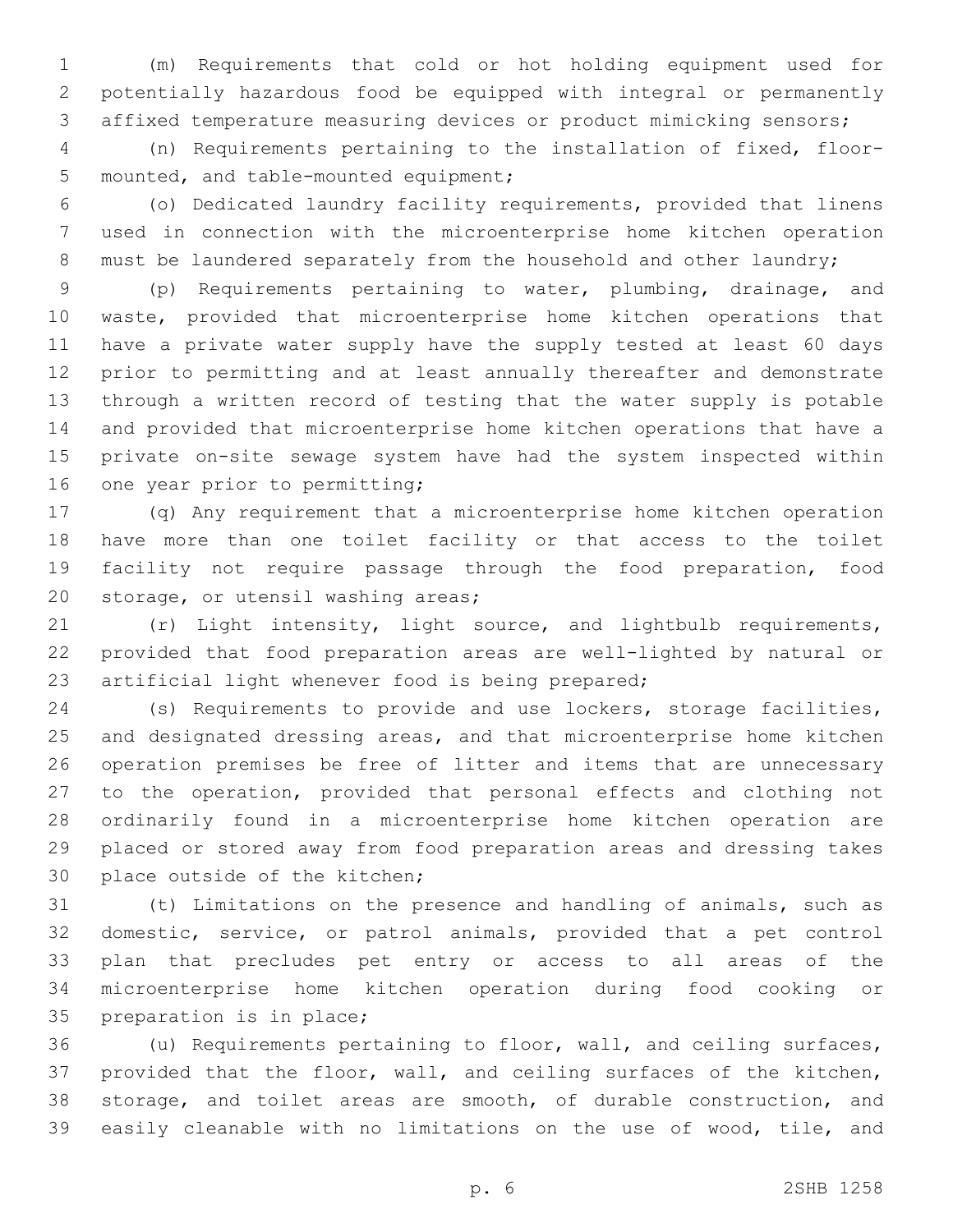other nonfiber floor surfaces ordinarily used in residential 2 settings; and

 (v) All prohibitions and limitations on the use of a kitchen in a private home as a microenterprise home kitchen operation, provided that food is not prepared in designated sleeping quarters. Open kitchens adjacent to living and sleeping areas, kitchens in efficiency, studio, and loft-style residences, and kitchens without doors at all points of ingress and egress may be used in 9 microenterprise home kitchen operations.

 NEW SECTION. **Sec. 3.** (1) The state department of health must develop a sample permit and form for permit applications. A microenterprise home kitchen operation must obtain a permit from the local health jurisdiction, on forms developed by the local health jurisdiction or state department of health. The local health jurisdiction may require a microenterprise home kitchen operation to renew its permit annually. All applications for permits and permit renewals must be made on forms developed by the local health jurisdiction or state department of health and be accompanied by an inspection fee as provided in section 4 of this act.

 (2) As part of the application for a permit to operate as a microenterprise home kitchen operation, an applicant shall submit to the local health jurisdiction written standard operating procedures 23 that include all of the following information:

24 (a) A menu stating the foods to be offered;

(b) All food types or products that will be handled;

 (c) The proposed procedures and methods of food preparation and 27 handling;

 (d) A description of all food preparation surfaces, including how 29 they will be cleaned and how often they will be cleaned;

 (e) Procedures, methods, and schedules for cleaning utensils, 31 equipment, and for the disposal of refuse;

 (f) How food will be maintained at the required holding temperatures pending pickup by consumer or during delivery if 34 delivered by the operator;

 (g) Procedures for food storage, which must meet the requirement that all food be stored at least six inches off the floor and include how prepared food will be stored prior to sale or delivery;

38 (h) A description of packaging for food;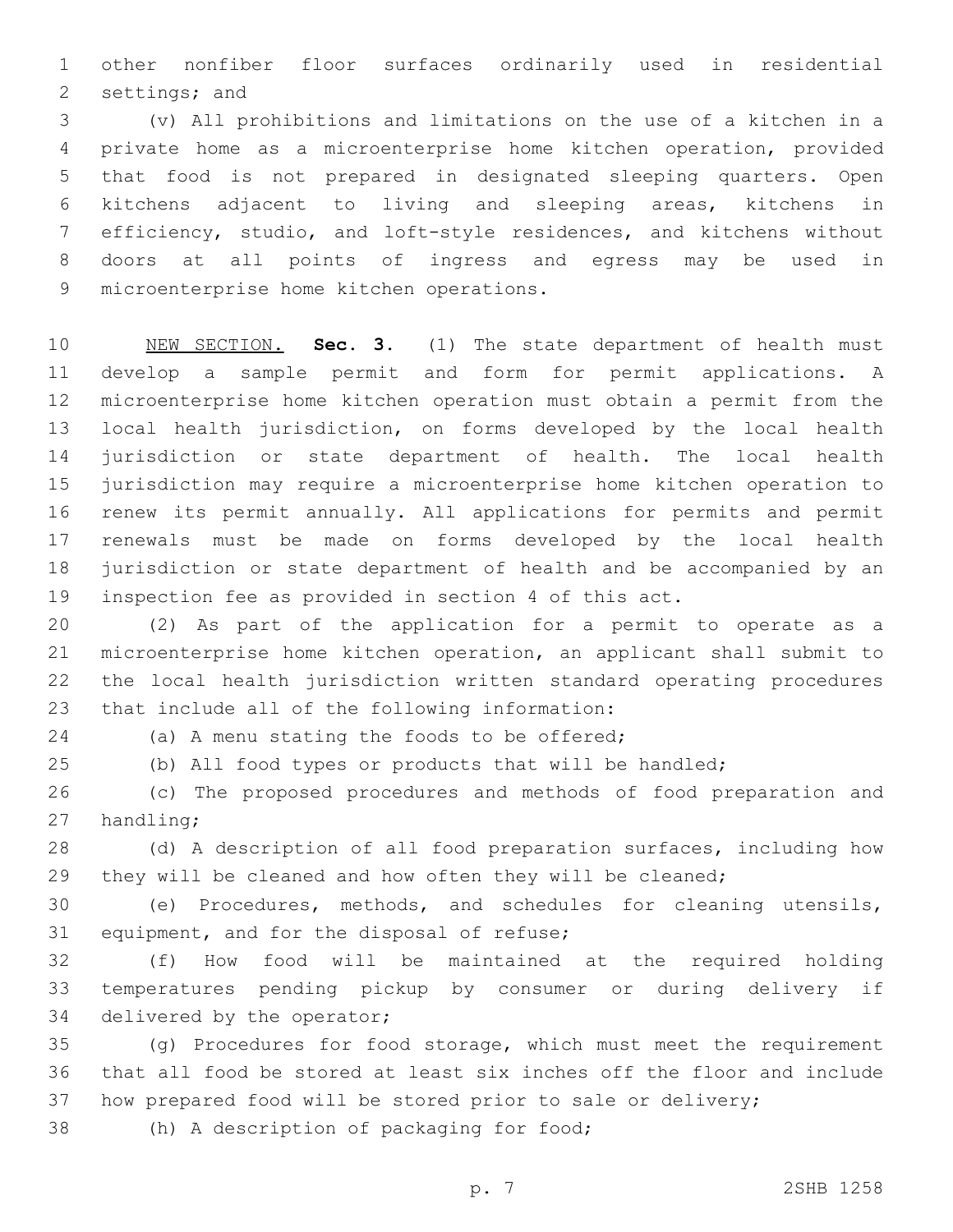(i) When meat and dairy products will be purchased and stored, including for how long such products will be stored prior to use;

 (j) Cooking temperatures and how temperatures for cooked foods 4 will be measured;

 (k) How the microenterprise home kitchen operation will prevent anyone other than the approved and trained food service handler from accessing the kitchen while foods are being prepared;

 (l) A description of adequate refrigeration capacity as 9 appropriate to the menu; and

 (m) Days and times that the home kitchen may potentially be utilized as a microenterprise home kitchen operation. The listed days and times are provided only for informational purposes and are not 13 binding on the permit holder's actual operations.

 (3) A permit may, as appropriate, require additional refrigeration capacity that is available and readily installable for 16 home consumers.

 (4) The application for a permit is not required to include 18 public water supply and sewage descriptions, and these systems are 19 not required to be reviewed for permit approval.

 (5) Operating plans must be made on forms developed by the local health jurisdiction and be accompanied by a review fee as provided in 22 section 4 of this act.

 (6) A microenterprise home kitchen operation permitted under this section must include a signed document attesting, by opting to become permitted, that the permitted microenterprise home kitchen operation expressly grants to the local health jurisdiction the right to enter the permitted area of the domestic residence housing the microenterprise home kitchen operation for the purposes of inspections pursuant to section 4 of this act. Nonemergency inspections may occur only during the normal business hours of the operation and with reasonable advance notice to the operation. Under ordinary circumstances, advance notice provided at least two business days prior is considered reasonable advance notice for purposes of 34 this section.

 (7) For purposes of permitting, the permitted area includes the home kitchen, food storage, utensils and equipment, toilet room, janitorial or cleaning facilities, outdoor cooking facilities, and refuse storage area. Food operations may not be conducted outside of 39 the permitted areas.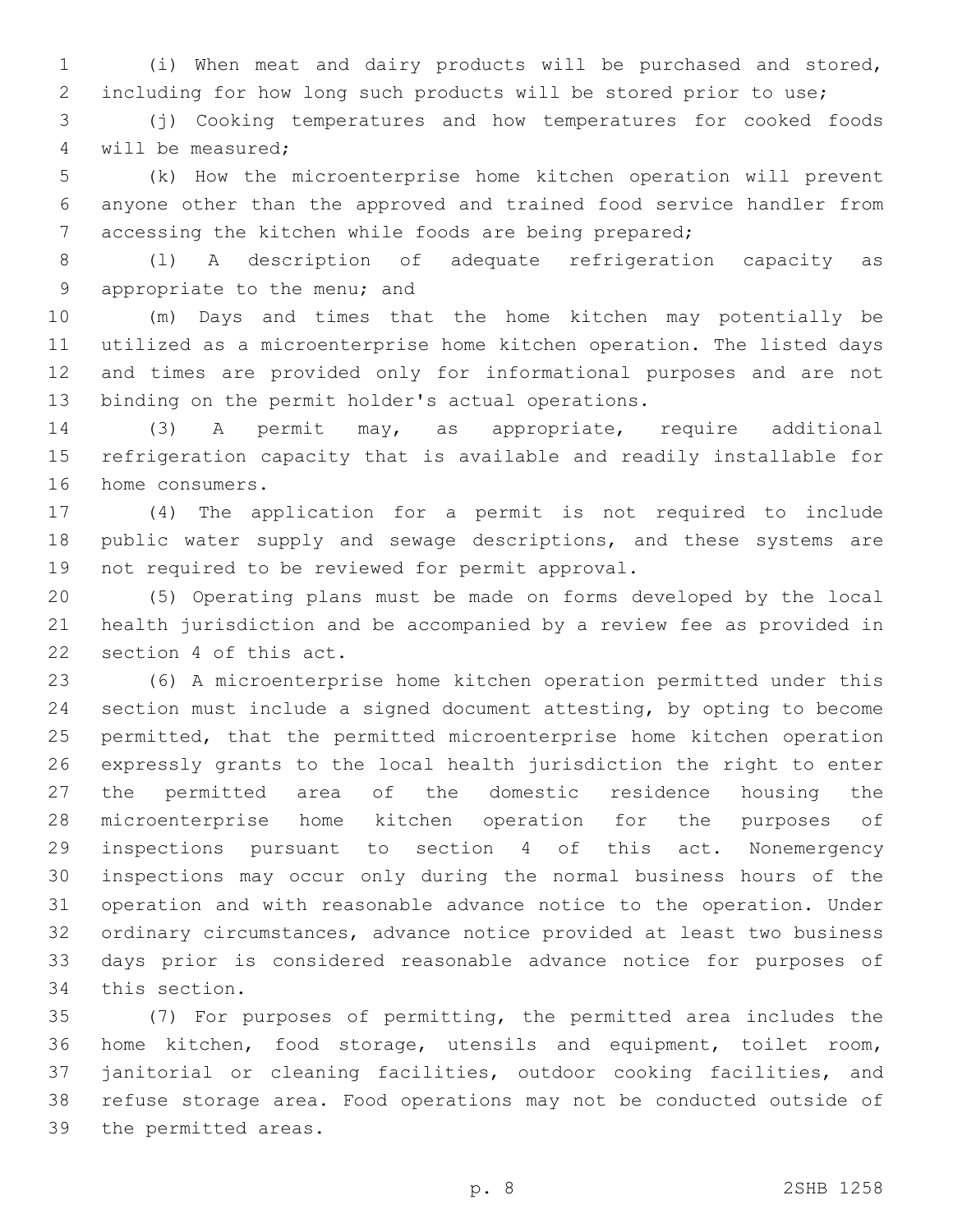(8)(a) The local enforcement agency shall issue a permit after an initial inspection and review of the microenterprise home kitchen operation's standard operating procedure have determined that the proposed microenterprise home kitchen operation and its method of operation comply with the requirements of this chapter.

 (b) The local health jurisdiction may not require a microenterprise home kitchen operation to comply with food safety 8 requirements that are different from, or in addition to, the 9 requirements of this chapter.

 (9) In addition to the provision of any information required by the local health jurisdiction on forms developed under subsection (1) 12 of this section and the payment of all fees, an applicant for a permit or a permit renewal as a microenterprise home kitchen operation must also provide documentation that all individuals to be involved in the preparation of microenterprise home kitchen operation foods have secured a food and beverage service worker's permit under 17 chapter 69.06 RCW.

 (10) A permit, once issued, is nontransferable. A permit is valid 19 only for the person and location specified by that permit and, unless suspended or revoked for cause, for the time period indicated.

21 (11) The permit, or an accurate copy thereof, must be retained by the operation on-site and displayed at all times the microenterprise 23 home kitchen operation is in operation.

 NEW SECTION. **Sec. 4.** (1) The permitted area of a microenterprise home kitchen operation must be inspected for basic hygiene by the local health jurisdiction before initial permitting under section 3 of this act and may, at the discretion of the local health jurisdiction, be inspected up to once per year after initial permitting. In addition, the local health jurisdiction may inspect the permitted area of a microenterprise home kitchen operation at any time in response to a foodborne outbreak or other public health emergency. The authority of a local health jurisdiction to inspect a microenterprise home kitchen operation includes the authority to inspect any records required to be kept under the provisions of this chapter. For any inspection, the local health jurisdiction shall document the reason for the inspection, shall maintain such documentation on file with the microenterprise home kitchen operation's permit, and shall provide the reason for the inspection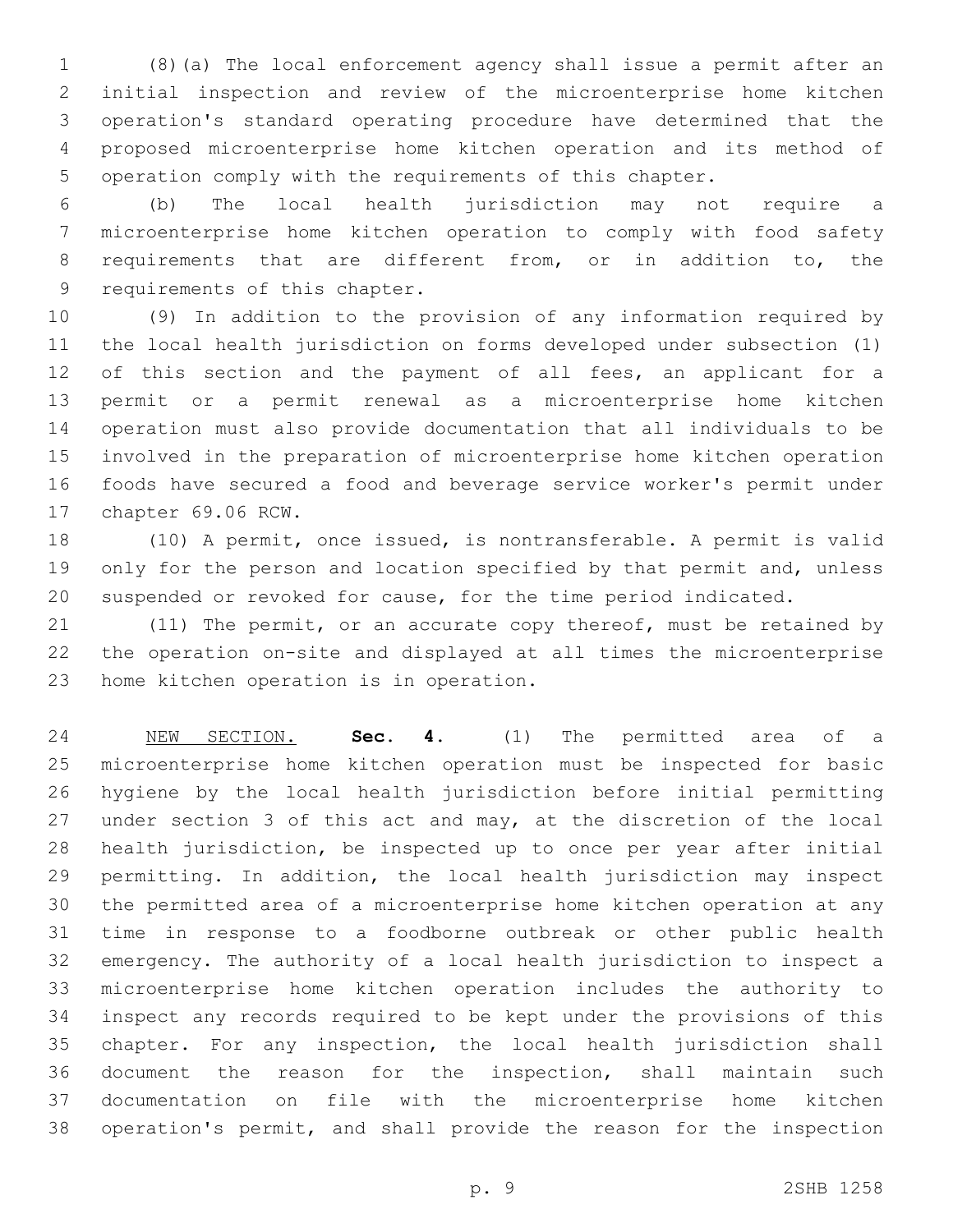in writing to the operator of the microenterprise home kitchen 2 operation.

 (2) When a local health jurisdiction conducts a basic hygiene inspection, the local health jurisdiction shall, at a minimum, 5 inspect for the following:

 (a) That the permitted microenterprise home kitchen operation understands that no person other than the permittee, or a person under the direct supervision of the permittee, may be engaged in the processing, preparing, packaging, or handling of any microenterprise home kitchen operation food products or be in the home kitchen during the preparation, packaging, or handling of any microenterprise home 12 kitchen operation food products;

 (b) That no microenterprise home kitchen operation food preparation, packaging, or handling is occurring in the microenterprise home kitchen operation concurrent with any other domestic activities such as family meal preparation, dishwashing, clothes washing or ironing, kitchen cleaning, or guest entertainment, except that this subsection (2)(b) may not be construed so as to prohibit a microenterprise home kitchen operation from offering 20 cooking classes within the home kitchen;

 (c) That no infants, small children, or pets are in the microenterprise home kitchen operation during the preparation, packaging, or handling of any microenterprise home kitchen operation 24 food products;

 (d) That all food-contact surfaces, equipment, and utensils used for the preparation, packaging, or handling of any microenterprise 27 home kitchen operation food products are washed, rinsed, and 28 sanitized before each use;

 (e) That all food preparation and food and equipment storage areas are maintained free of rodents and insects; and

 (f) That all persons involved in the preparation and packaging of microenterprise home kitchen operation food products:

 (i) Have obtained a food and beverage service worker's permit 34 under chapter 69.06 RCW;

 (ii) Are not preparing meals for sale in the home kitchen when 36 ill with a communicable disease or condition;

 (iii) Wash their hands before any food preparation and food 38 packaging activities; and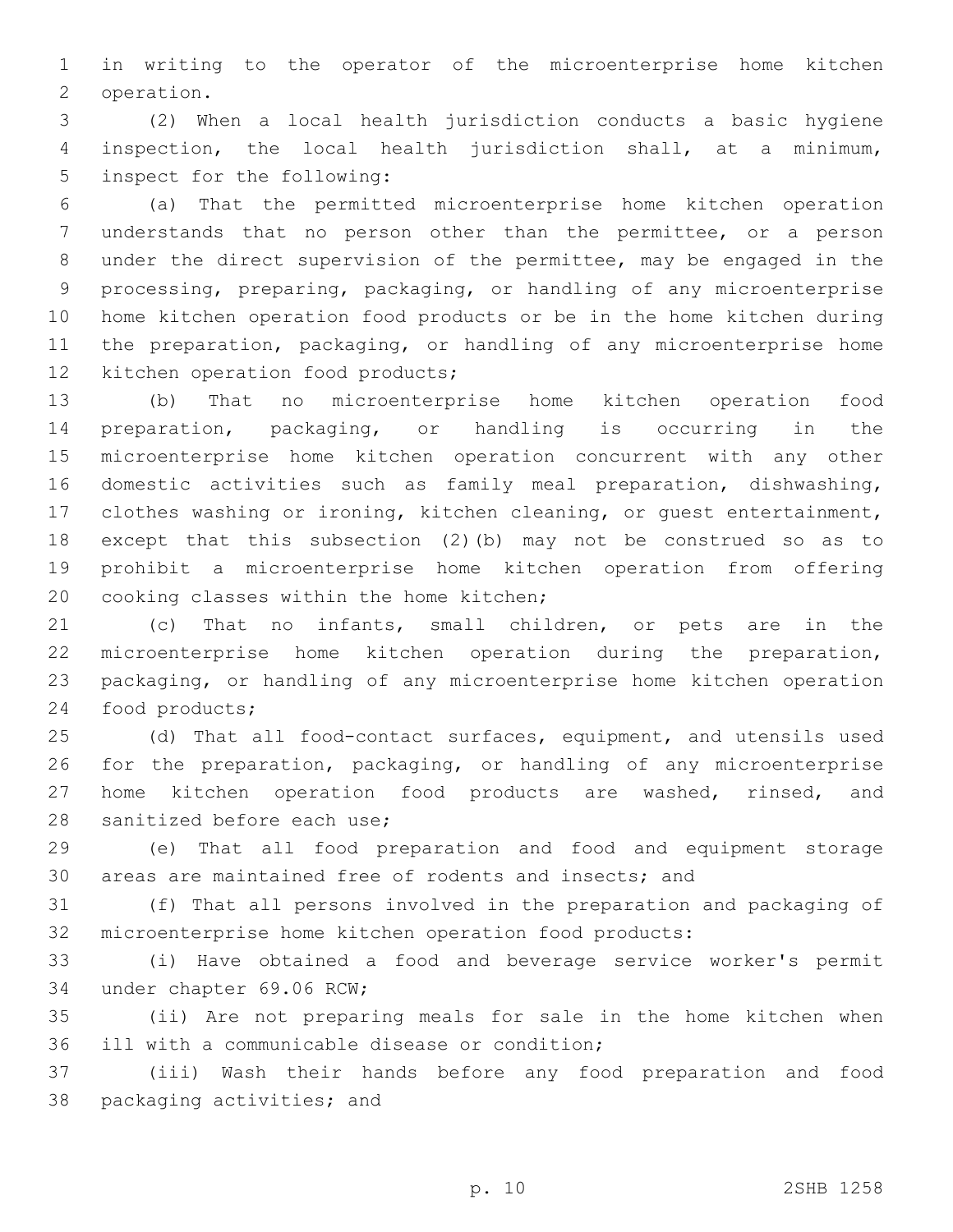(iv) Avoid bare hand contact with ready-to-eat foods through the use of single-service gloves, bakery papers, tongs, or other utensils.3

 (3) Nonemergency inspections may occur only during the normal business hours of the microenterprise home kitchen operation and with reasonable advance notice to the operation. Under ordinary circumstances, advance notice provided at least two business days prior is considered reasonable for purposes of this section.

 (4) Should the local health jurisdiction be denied access to the permitted area of a domestic residence housing a microenterprise home kitchen operation where access was sought for the purposes of enforcing or administering this chapter, the local health 13 jurisdiction may:

 (a) Issue a closure notice to be posted on the premises in a conspicuous location during normal business hours of the operation for potential patrons and require that either the production or sale, 17 or both, of food products cease immediately; and

 (b) Apply to any court of competent jurisdiction for a search warrant authorizing access to the permitted area of a domestic residence housing a permitted microenterprise home kitchen operation, upon which the court may issue a search warrant for the purposes 22 requested.

 (5) The local health jurisdiction may charge a fee for issuing or renewing microenterprise home kitchen operations as authorized by RCW 25 70.05.060.

 (6) Access provided under this section is limited to the permitted area of the microenterprise home kitchen operation, during the posted operating hours of the microenterprise home kitchen operation, and solely for the purpose of enforcing or administering 30 this chapter.

 NEW SECTION. **Sec. 5.** (1) When a local health jurisdictions determines that any person is engaging in a microenterprise home kitchen operation without a valid permit issued under section 3 of this act, or an operator of a microenterprise home kitchen operation is violating any provision of this chapter or any rule adopted under this chapter, the local health jurisdiction may impose penalties or conditions as provided in this section.

 (2)(a) For the first violation within a two-year period, the local health jurisdiction must hold an administrative conference with

p. 11 2SHB 1258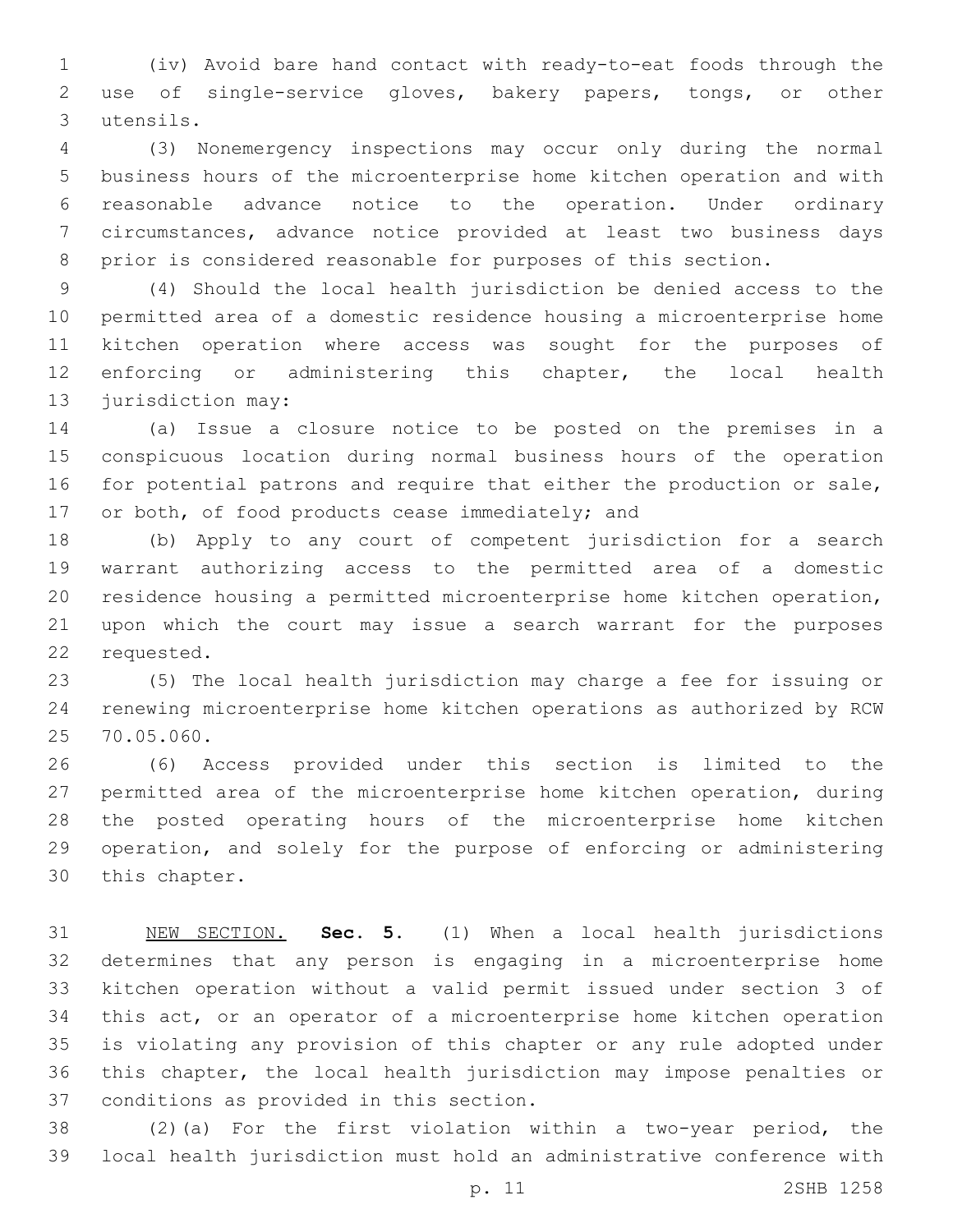the operator of the microenterprise home kitchen operation, which may include, as appropriate, an offer of technical assistance.

 (b) For the second or subsequent violation within a two-year period, the local health jurisdiction may initiate one, or a combination of one or more, of the following compliance methods:

(i) A written warning;6

 (ii) Placing the microenterprise home kitchen operation on probation, which may include setting conditions for continued operation of the microenterprise home kitchen operation during the probation period and, if the individual is operating without a valid 11 permit, an administrative fine;

 (iii) Suspending the permit of the microenterprise home kitchen 13 operation;

 (iv) Revoking the permit of the microenterprise home kitchen 15 operation; and

 (v) Issuing fees to cover the cost of inspections prior to a microenterprise home kitchen operation preparing food after 18 suspension or revocation.

 (3) The operation of a microenterprise home kitchen operation cannot be used as legal grounds for eviction, unless specifically 21 identified in a lease agreement.

 NEW SECTION. **Sec. 6.** (1) If a local health jurisdiction seeks to deny, suspend, or revoke any permit provided for in this chapter, 24 it may do so if, after conducting a hearing, it is determined that a permittee has committed any of the following acts:

 (a) Refused, neglected, or failed to comply with the provision of 27 this chapter, any rule adopted to administer this chapter, or any 28 lawful order of the local health jurisdiction;

 (b) Refused, neglected, or failed to keep and maintain records required by this chapter or to make the records available when requested pursuant to the provisions of this chapter;

 (c) Consistent with section 4 of this act, refused the local health jurisdiction access to the permitted area of a domestic residence housing a microenterprise home kitchen operation for the purpose of carrying out the provisions of this chapter;

 (d) Consistent with section 4 of this act, refused the local health jurisdiction access to any records required to be kept under 38 the provisions of this chapter; or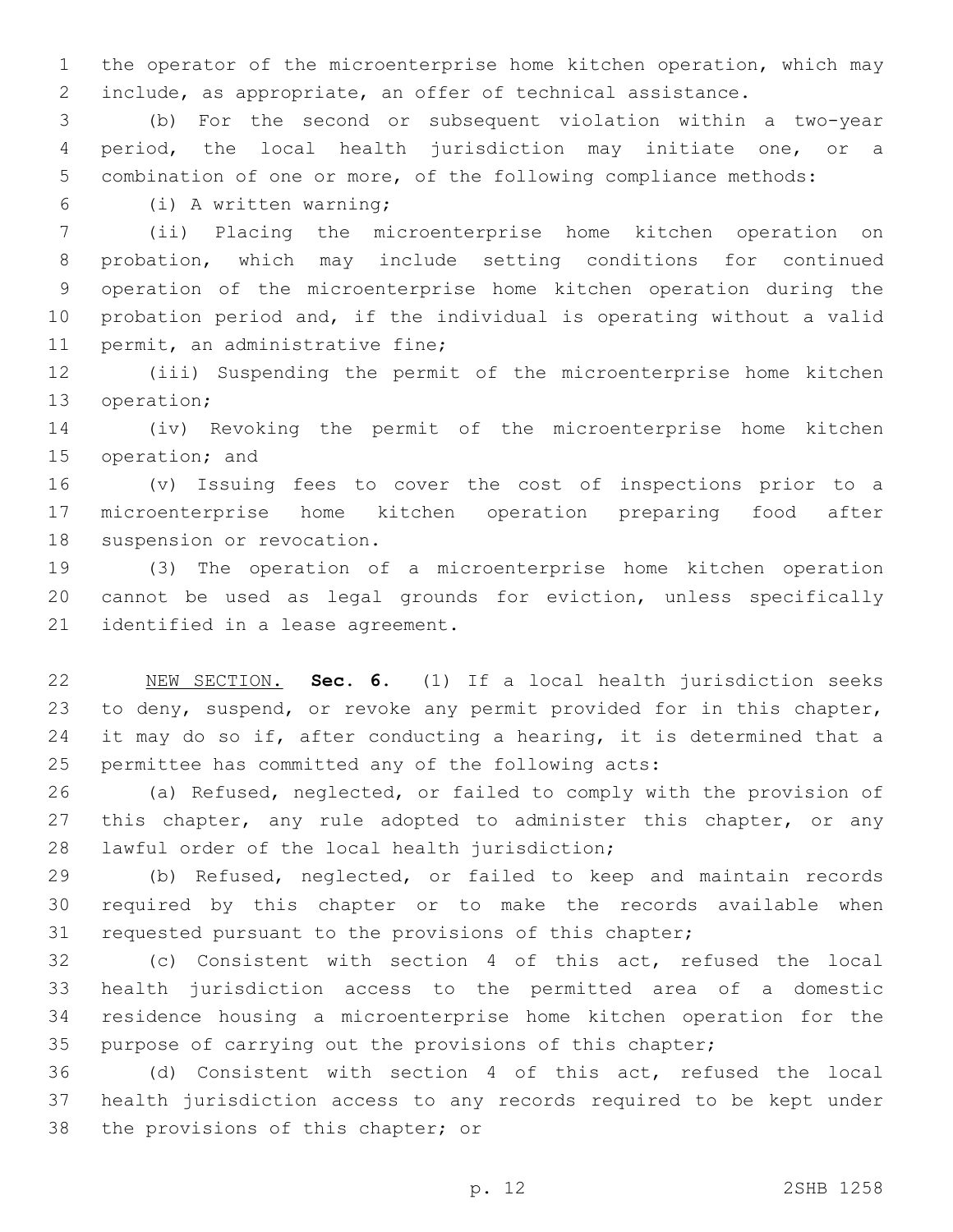(e) Exceeded the meal preparation limits provided in section 2 of 2 this act.

 (2) The local health jurisdiction may summarily suspend a permit issued under this chapter, whether or not the permittee has been found to have committed a prior violation, if the health officer or designee finds that a microenterprise home kitchen operation is operating under conditions that constitute an immediate danger to public health or if the local health jurisdiction is denied access to the permitted area of a domestic residence housing a microenterprise home kitchen operation and records where the access was sought for the purposes of enforcing or administering this chapter.

 NEW SECTION. **Sec. 7.** Except as otherwise provided in this chapter, a microenterprise home kitchen operation with a valid permit under section 3 of this act is not subject to the provisions of chapter 69.07 RCW or to permitting and inspection by the department of agriculture.

 NEW SECTION. **Sec. 8.** A new section is added to chapter 69.07 18 RCW to read as follows:

 (1) This chapter does not apply to a microenterprise home kitchen operation with a valid permit under section 3 of this act.

21 (2) This section expires June 30, 2024.

 NEW SECTION. **Sec. 9.** A new section is added to chapter 70.54 23 RCW to read as follows:

 (1) The department of health shall compile and maintain, in a manner and format readily accessible by the public, statistics related to the number and distribution of microenterprise home kitchen operations permitted pursuant to section 3 of this act.

28 (2) This section expires June 30, 2024.

 NEW SECTION. **Sec. 10.** In compliance with RCW 43.01.036 and by July 1, 2024, the state department of health must submit a report to the legislature reviewing the program adopted in this act and providing recommendations for necessary legislation regarding the program adopted in this act.

 NEW SECTION. **Sec. 11.** Sections 1 through 7 and 12 of this act constitute a new chapter in Title 69 RCW.